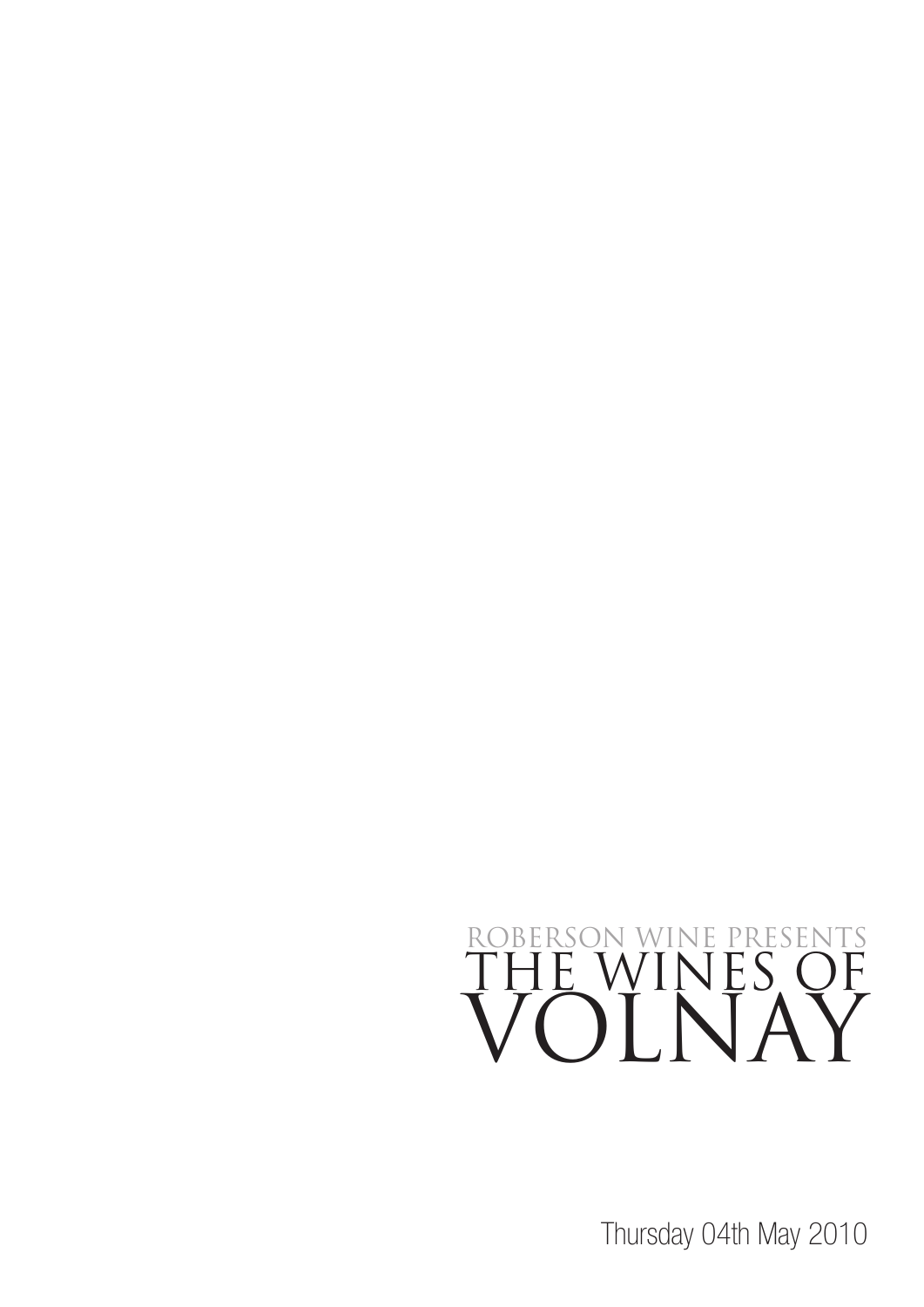## THE VILLAGE

Travelling south from Beaune on the RN 74, it doesn't take long before you pass Pommard and the picturesque village of Volnay hoves in to view, with the church steeple rising above a collection of stone houses and some of the most hallowed Pinot Noir vineyards in the world. The vines stretch across 207 hectares, of which a remarkable 54% is classified as 1er Cru and an unfortunate 0% is classified as Grand Cru - a surprising anomaly when you consider the rich and prestigious history of the village's wines and vineyards.

The village's name is a derivative of 'Volen', a Celtic god of water that was worshipped by the Gauls. Over time the name became Vollenay, before finally changing to Volnay after the middle ages. Whatever it happened to be called at the time, Volnay was a wine with an exalted reputation that was favoured by the Dukes of Burgundy, King Louis XII (who owned land in a number of 1er cru vineyards) and Louis XIV (who's physician prescribed it to cure all manner of the King's ills). This created a cult following for Volnay and by the time of the (somewhat controversial) 1860 classification of Burgundy's vineyards, Volnay was looked upon very favourably - a situation that, to an extent, was further entrenched following the Appellation d'Origine Controllée laws that gave Volnay more 1er Cru land than any other commune (with the exception of Beaune). What Volnay didn't get was a Grand Cru, despite Dr Lavalle classifying Santenots-du-Milieu, Champans and Caillerets (among others) as 'tête de cuvée' (his version of Grand Cru) in his 1855 hierarchy - a classification that formed the basis of the AOC laws.

Out of the arguments that were caused by the 1860 and 1919 classifications of vineyards came a movement of vineyard owners (led by Volnay's Marquis d'Angerville) that were committed to very strictly demarcation of *climats* or specific vineyards sites. This was in opposition to the far more lenient status-quo that had led to the fraudulent adulteration of wine by the large négotiant houses and the fall-out would eventually lead to a number of growers bottling their own wine. This movement of grower bottling began with a small number of estates (d'Angerville, Gouges, Rousseau), but today the majority of quality minded growers put their own labels on what they produce and the move away from négotiant bottling has fundamentally changed the way we think about and buy Burgundy.

In terms of terroir Volnay sits on a limestone base, although there are a variety of soils in different parts of the village. Some are very stony (such as Taille Pieds and Clos des Ducs), some are a combination of stone, lime and clay (Champans and Caillerets) and some have heavier clay rich soil (Mitans and Brouillards). Over the village border in Santenots the soil is rocky with larger stones and is rich in clay. As might be expected, the clay rich soils tend to give the more powerful wines of Volnay, whereas the gravelly and stonier sights with higher lime content yield wines with more finesse and elegance.

The style of Volnay is typically for poise over power and the wines are often compared to those of Chambolle-Musigny in the Cote de Nuits. The best examples certainly show wonderful finesse and despite being 'lighter' than their counterparts in Pommard or Beaune, they age better than any other reds in the Cote de Beaune (with the possible exception of Corton).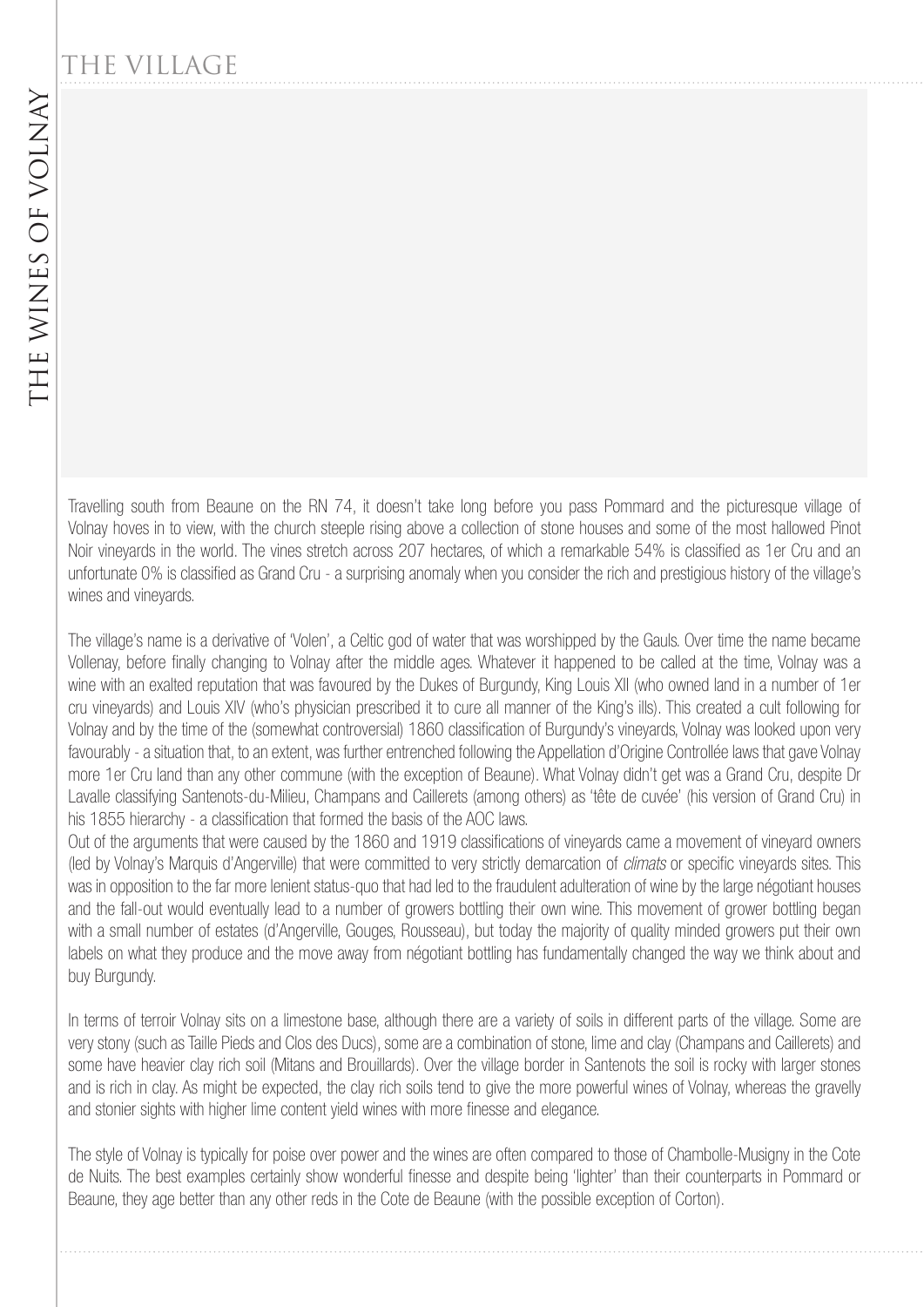#### Domaine Jean (now Henri) Boillot Volnay (15.31 hectares)

The Boillot family is one of many branches, but the closest thing we have to the original family domaine has been known as Domaine Henri Boillot since 2005, although 'Tiki' (as Henri's friends call him) has been making the wines since 1985.

It was a long a protracted process to settle the dispute between Henri, his brother Jean-Marc and their sister Jeanine relating to who should get what from Domaine Jean Boillot and Domaine Etienne Sauzet (their maternal grandfather). The upshot of it all is that Henri is in charge at what was Jean Boillot (as was his paternal grandfather's wish), Jeanine and her husband Gerard Boudot are in Puligny at Domaine Etienne Sauzet and Jean-Marc has set up on his own in Pommard.

Henri's wines have rapidly become some of the most highly respected and sought after in Burgundy, with critics raving about their concentration and purity of fruit. He isn't shy when it comes to low yields or new oak and his 'no compromise' attitude has won him many fans.

| Available | Retail price       | <b>Tasting special</b><br>bottle price |
|-----------|--------------------|----------------------------------------|
| 10        | £ <del>49.95</del> | £44.96                                 |

#### Domaine Jean-Marc Boillot Pommard (9.70 hectares)

Once Henri took over the family domaine in 1985 Jean-Marc decided it was time to move on - apparently there is not much love lost between the two brothers. So move on he did, first to become head wine maker for the ebullient Olivier Leflaive in Puligny and then to set up on his own in Pommard. Today his landholdings stretch to just under 10 hectares, with the white vines coming from the Sauzet settlement and the red vines from the Boillot side. This is supplemented by a thriving negotiant business that is highly respected for both its red and white wines. Compared to his brother, Jean-Marc is a little more judicious with new oak choosing to give his reds a flat 50% regardless of their appellation. He tends to keep things simple with the whites too, as his philosophy is very much terroir driven and he likes to treat the wines in a similar fashion through their elevage in order to maximise the expression of the specific vineyard site.

Jean-Marc also owns an estate in Pic St Loup in the Languedoc.

Tasting special

|                                                             | Available | Retail price       | <b>1000119 UPVOID</b><br>bottle price |
|-------------------------------------------------------------|-----------|--------------------|---------------------------------------|
| 2: 1996 Volnay 1er Cru 'Pitures'; Domaine Jean-Marc Boillot |           | £ <del>65.95</del> | £59.36                                |
| 13% ABV                                                     |           |                    |                                       |

1: 2001 Volnay 1er Cru 'Fremiets'; Domaine Jean Boillot 13% ABV

13% ABV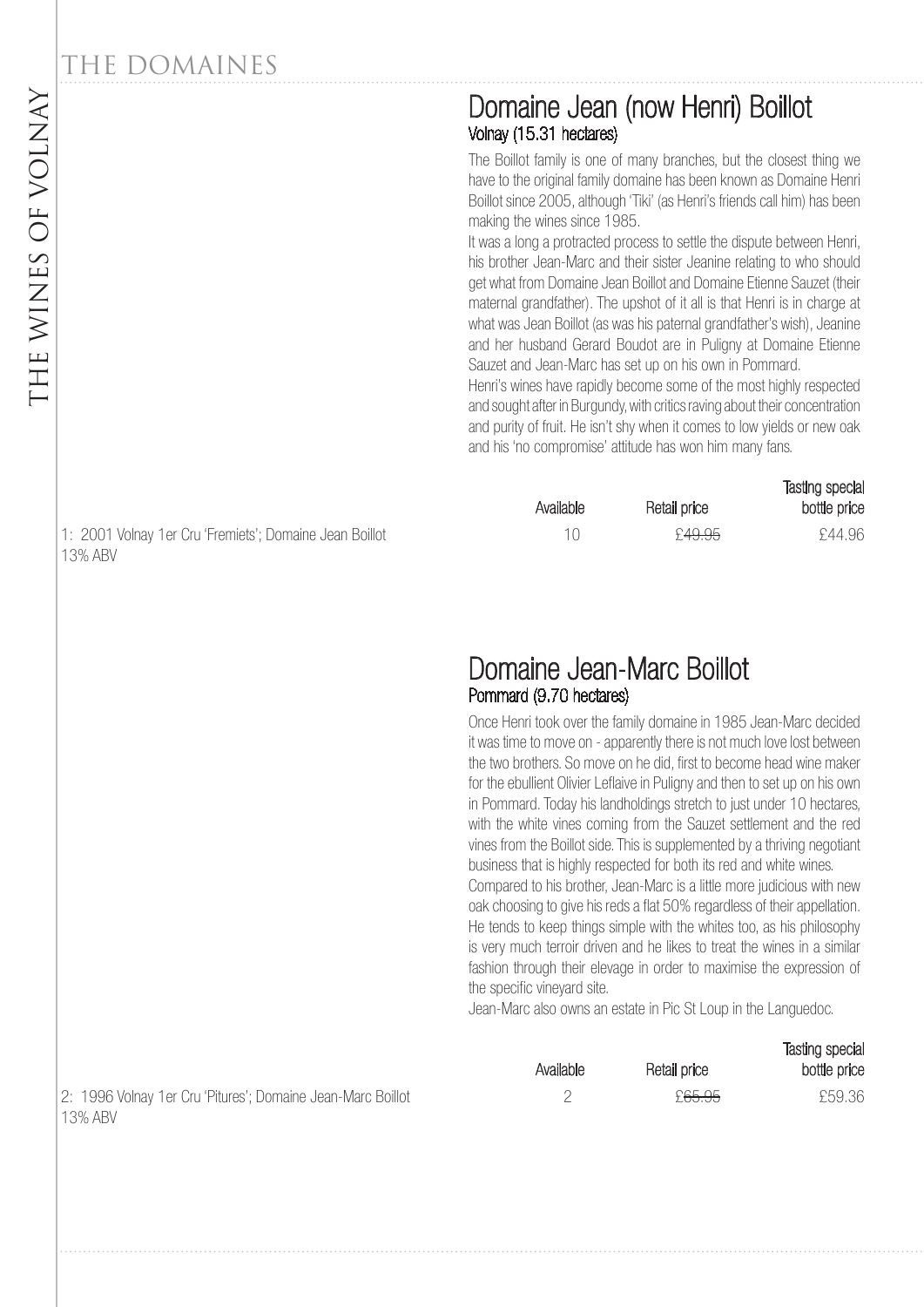#### Domaine de la Pousse d'Or Volnay (17.00 hectares)

Pousse d'or is a domaine with a rich and turbulent history, but it is undoubtedly one of the most important domaines in Volnay. The 17 hectares of vines include recently purchased parcels in Chambolle-Musigny, Corton and Puligny-Montrachet, although it for the Volnay 1er Crus that the domaine is best known. The domaine is blessed with some excellent terroir and has the distinction of owning three monopole 1er cru vineyards in Volnay - Clos de la Bousse d'Or, Clos des 60 Ouvrées and Clos de l'Audignac.

Originally, Pousse d'Or was the southern portion of the famous Duvault-Blochet estate that included Clos des Tart and Domaine de la Romanée-Conti in the Cote de Nuits. In 1964, this Cote de Beaune section was turned into Domaine de la Pousse d'Or by a consortium fronted by Gerard Potel and over the following 30 years his estate bottled wines gathered quite a reputation. By the mid 90s Gerard's son Nicolas had joined the domaine and following a number of shifts in the ownership of shares the domaine was part owned by the Potel's and part owned by a group of Australian investors. This situation turned sour in 1997 when, at the annual general meeting of the shareholders, the Australians announced that they were selling their share to an industrialist called Patrick Landanger. Incredibly (not to mention tragically), Gerard Potel dropped dead that same day and after stepping in to buy the Potel share of the domaine, Landanger became the sole owner. This series of events was the end of the Potel family's involvement in the domaine and with the money from the deal Nicolas left to set up his own negotiant business.

So, the day before the meeting Landanger was a prosthetics tycoon with tens of millions of Euros burning a hole in his pocket (he had just sold his business to Johnson & Johnson) and the morning after the meeting he was in sole charge of Domaine de la Pousse d'Or, without any wine making experience whatsoever! He decided to invest heavily in the winery and release his first vintage in 1999, but in the meantime he had the 1997 vintage maturing in his cellar (Potel died after he had finished the fermentations) and a mountain of mismanaged paperwork that was full of declaration errors for the '97 harvest. The upshot was that he had to declassify most of his Volnay 1er Crus and the village Volnay that we are drinking tonight is in fact 1er Cru 'Caillerets'.

Since Landanger has learnt the ropes the modern styled wines have seen steady improvement year on year, although he has courted controversy thanks to his use of a 'reverse-osmosis' machine used to concentrate the grape musts.

|                                                      | Available | Retail price       | Tasting special<br>bottle price |
|------------------------------------------------------|-----------|--------------------|---------------------------------|
| 3: 1997 Volnay; Domaine de la Pousse d'Or<br>13% ABV | 65        | £ <del>30.95</del> | £27.86                          |

\*\*\*This wine is actually a declassified 1997 Volnay 1er Cru 'Les Caillerets', as can be seen on the cork\*\*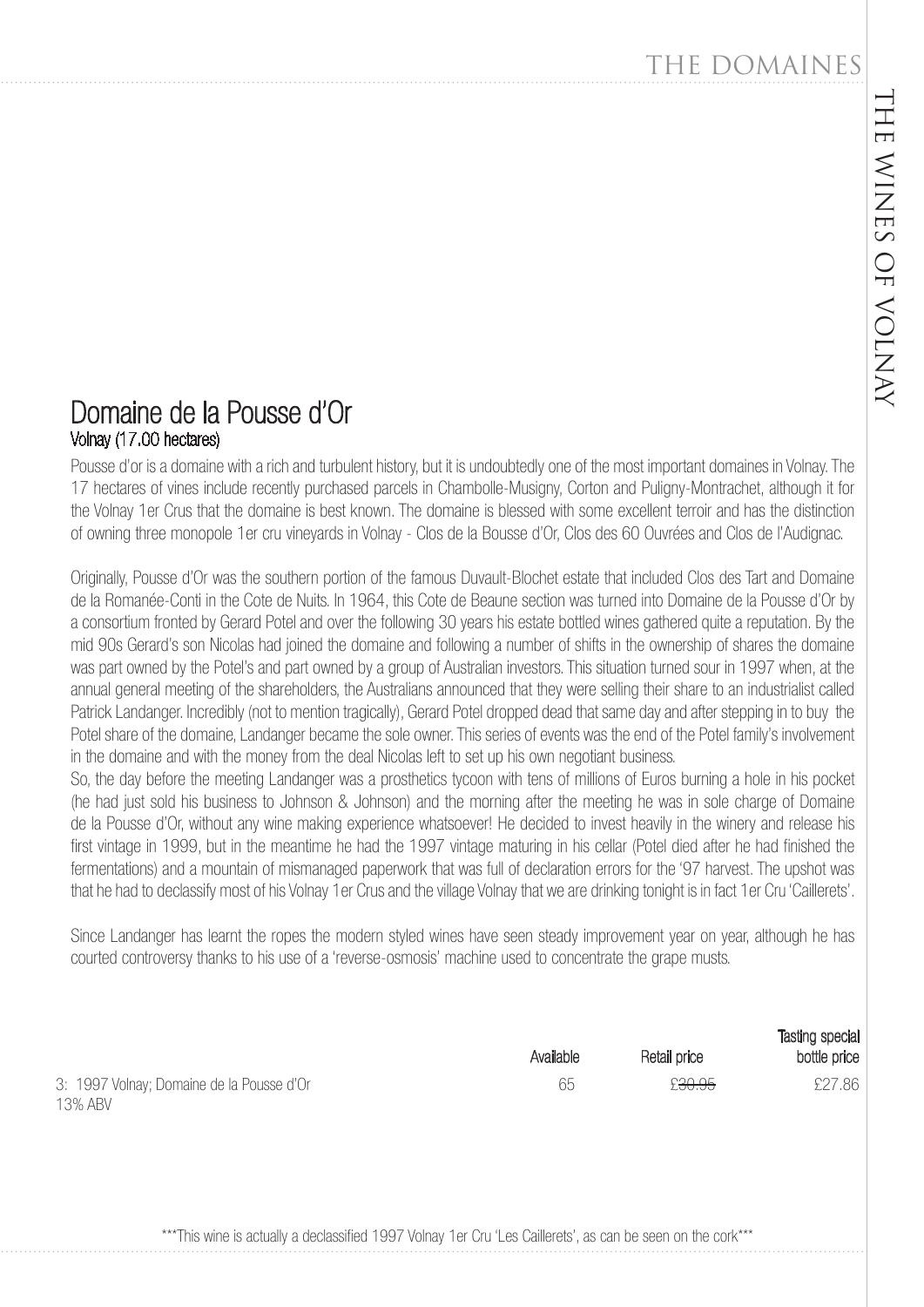# Volnay (7.16 hectares)

This domaine is one of the rising stars of Volnay, with quality improving year on year, although the landholding has actually shrunk by nearly half since 2002 when some of their lease agreements expired.

Jean-Marc's son Thomas is now very much part of the wine making team and their line-up includes cuvées from some of the top climats in Volnay and Pommard and an interesting (and great value) wine called Clos de la Cave, which is essentially the family's back garden.

**Domaine Jean-Marc Bouley**<br>
Volnay (7.16 hectares)<br>
This domaine is one of the rising stars of Volnay, wit<br>
year on year, although the landholding has actual!<br>
half since 2002 when some of their lease agreeme<br>
Jean-Marc's In the 1980s the domaine favoured somewhat lavish use of new oak, giving their better wines 100%. This was scaled back during the 90s and today the majority of wines receive between 30-50% resulting in greater purity and terroir definition.

The pick of Bouley's Volnay 1er Crus is the Clos des Chenes, a wine made from 50 year old vines that he only produces 200 cases of per year.

|                    | Available | Retail price       | lasung special<br>bottle price |
|--------------------|-----------|--------------------|--------------------------------|
| Domaine J M Bouley |           | £ <del>58.95</del> | £52.88                         |

Tasting special

Tasting special

4: 1995 Volnay 1er Cru 'Clos des Chênes'; D 13% ABV

#### Domaine Robert (now Michel) Ampeau Meursault (9.42 hectares)

Domaine Ampeau was born at the turn of the 20th century and became famous under Robert Ampeau for the sublime quality of his whites from Meursault and Puligny, and sumptuous reds from Volnay Santenots. Since Robert passed away in 2004 his son Michel has been in sole charge and that is unlikely to change, as he has never married or had children and has no brothers or sisters.

An interesting part of the Ampeau sales strategy is that they are one of very few domaines to hold back their wines until they are somewhat ready to drink (usually at least 5 years). This is because the wines are made with ageability as a top priority, so while his reds can be very tannic early in life, they open up beautifully after a few years in bottle. Vinification follows traditional lines, with the red wines being fermented in concrete tanks before being transferred to oak barrels - only 10% of which are new.

|                                                                      | Available | Retail price       | bottle price |
|----------------------------------------------------------------------|-----------|--------------------|--------------|
| 5: 1992 Volnay 1er Cru 'Santenots'; Domaine Robert Ampeau<br>13% ABV |           | £ <del>34.95</del> | £31.46       |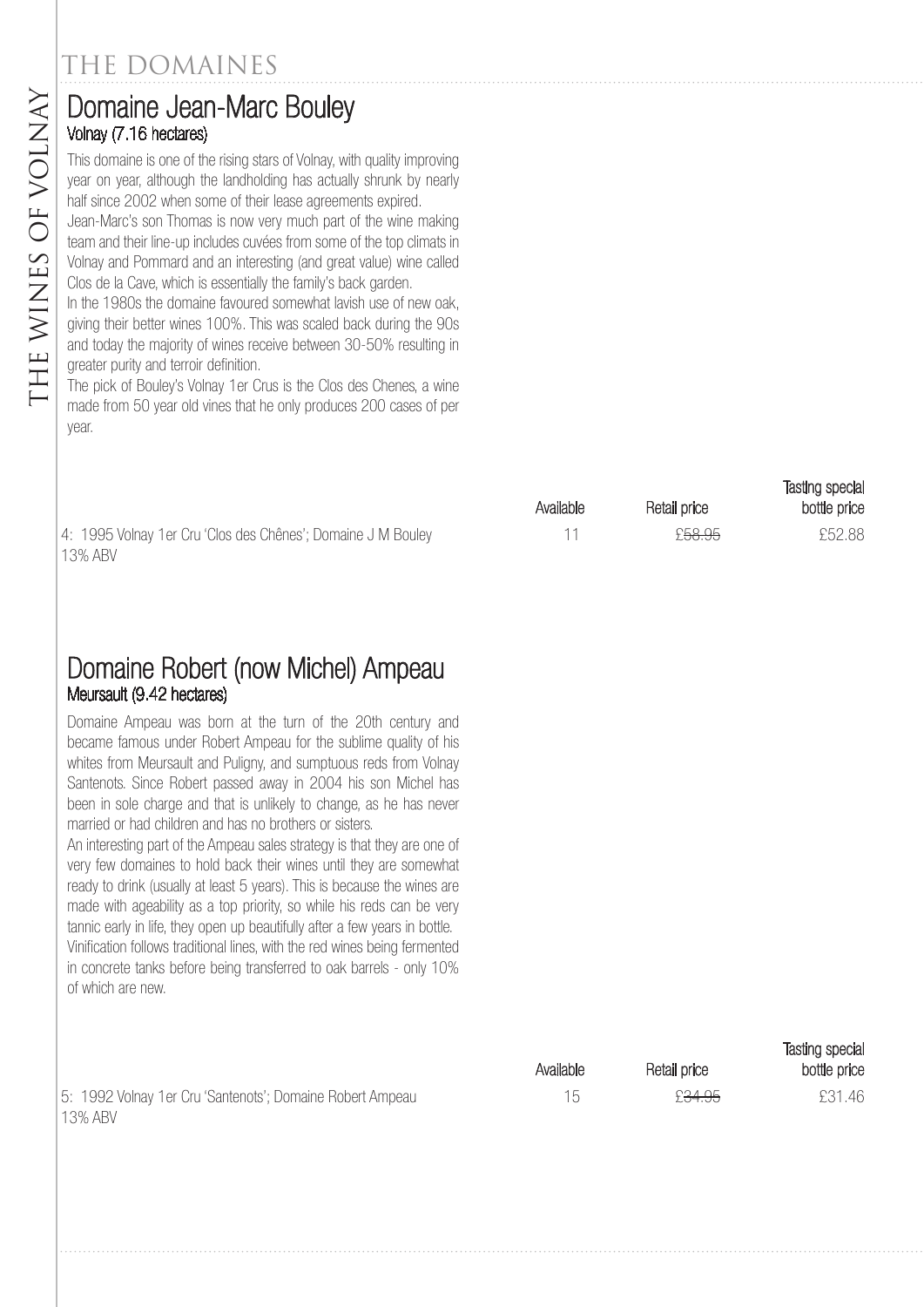#### Domaine de Montille Volnay (17.02 hectares)

Domaine de Montille is as famous for the quality of its wine as it is for the personality of the man that established its reputation - Hubert de Montille. His appearance in the film 'Mondovino' and run-ins with the Wine Advocate ensured that Hubert was one of Burgundy's most talked about vignerons, although nowadays Hubert is retired and his highly skilled son Etienne has been in charge of the domaine since the mid 1990s. Etienne and his sister Alix also run a micro-negocient business 'Les Deux Montilles'.

It was following the second world war that Hubert was thrust to the forefront of his family domaine following the death of his father. Having grown up in a wine family he was already well-versed in wine making, but by working alongside his Aunt and Uncle over the next seven years he was fully up to speed by 1954 when he was left in sole charge. Despite being a vigneron, Hubert had pursued legal studies and thanks to the help of his family at the domaine he was able to set up a practice in Dijon, giving him a long and celebrated dual career as a lawyer and wine maker.

Hubert's outspoken nature came to the fore in 1993 when, following the 'Faiveley affair', he refused to allow Robert Parker to visit the domaine to taste his wines. De Montille was one of a group of vignerons that took this stance, although he was to soften his policy and allow Pierre Rovani (one of Parker's employees) in to his cellar despite the fact that he was openly hostile to Rovani and Parker whenever they crossed paths. The situation continued like this for a few years before coming to a head at a restaurant in Beaune where Rovani and Parker were dining with friends. On his way back from the restaurant toilet, Rovani met de Montille who was dining in the same establishment. Rovani asked Hubert how he was doing, to which de Montille responded 'I'm very contented ever since 9/11' (that evening was the anniversary of the attack). Needless to say, Rovani reacted strongly to the comment and in the end the two parties had to be separated with the Wine Advocate posse leaving the restaurant. Within hours the fracas was all over the internet and a large section of Parker's American audience boycotted the de Montille wines.

Things have quietened down now and, to the majority of the Burgundy buying public that never knew anything about all that, the wines continue to be a benchmark for Volnay. Etienne has continued the policy of making wines that are intended to age, but he has improved the accessibility of wines that (under his father) were often difficult to enjoy early in their lives before blossoming into beautiful examples once they reached maturity.

New oak is relatively low (ranging from 0% on the village wines to 50% for the Grand Crus) and the preference is very much for elegantly styled wines that reflect their terroir rather than a house style. Since the acquisition of some price parcels of vines in the Cote de Nuits, Domaine de Montille is one of the few top drawer domaines that straddles both cotes.

|                                                        |           |                    | <b>Tasting special</b> |
|--------------------------------------------------------|-----------|--------------------|------------------------|
|                                                        | Available | Retail price       | bottle price           |
| 6: 1999 Volnay 1er Cru 'Champans'; Domaine de Montille |           | £ <del>69.95</del> | £62.96                 |
| 12.5% ABV                                              |           |                    |                        |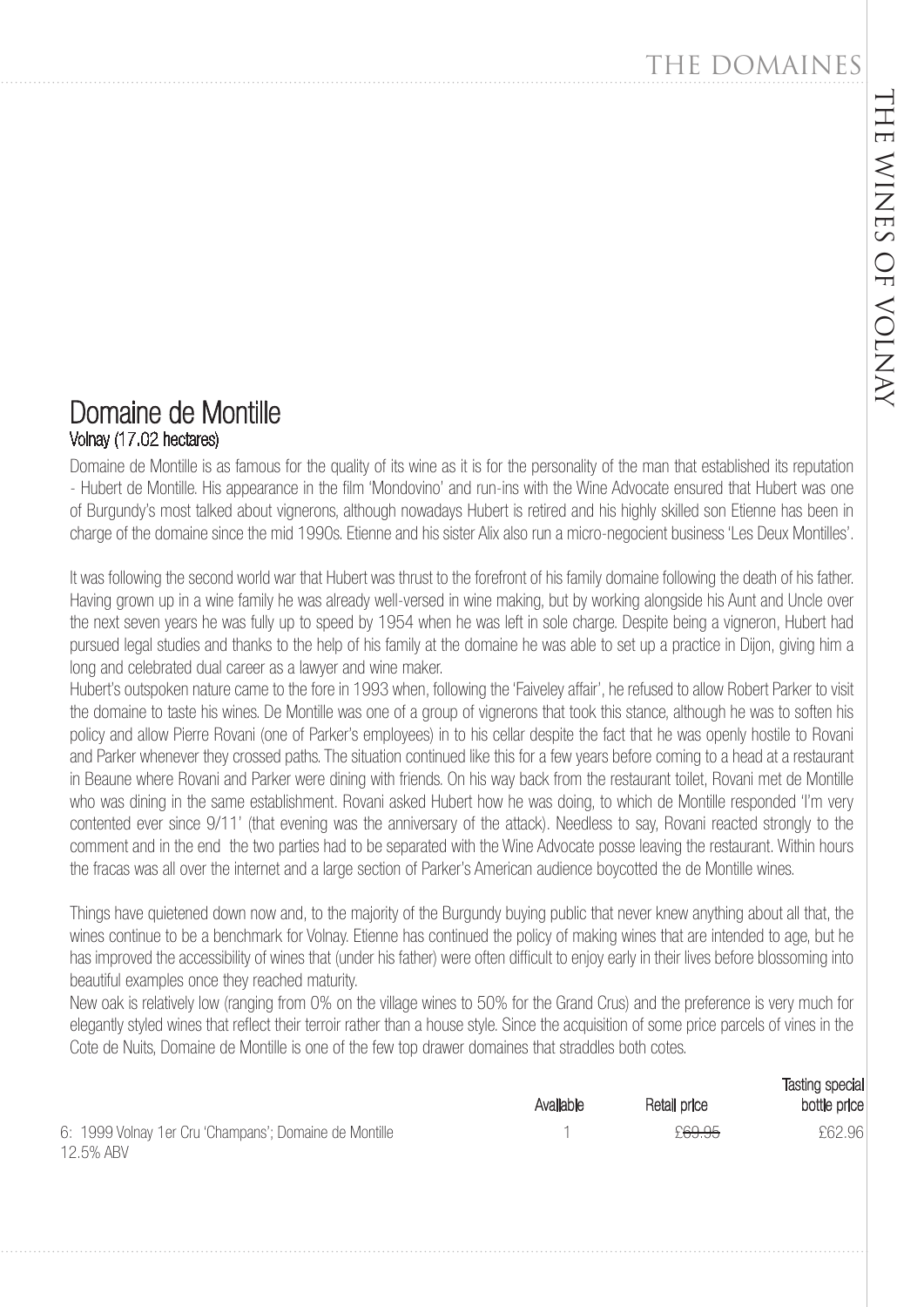#### Domaine Michel Lafarge Volnay (11.68 hectares)

One of the most underrated estates in Burgundy, Domaine Lafarge has begun to get the credit it deserves over the past decade and is rightfully recognised today as one of the best producers of red wine in the Cote d'Or. The domaine can trace its history back to the early 19th century and during the 1930s it was one of the original band of rebels that began domaine bottling along with d'Angerville, Gouges et al. The vast majority of the estate's vines are in Volnay and include the 1er Cru monopole of 'Clos du Chateau des Ducs'.

Michel has been in charge of the domaine since 1960 and is now ably assisted by his son Frederic. The approach of the domaine in viticulture, wine making and style of the wines has remained largely traditional and it is interesting to see that their preferences for indigenous yeasts, pruning rather than green harvesting and judicious use of oak have all started to become fashionable again. This is a domaine that is not interested in new ideas for the sake of it, although they have embraced the idea of biodynamics perhaps not too much of a surprise when you consider their long standing objections to chemical treatments. Much of the vinification is approached in a flexible manner, with key decisions being taken according to the conditions specific

to the vintage. Fermentation length and temperature, the percentage of new oak used and the frequency of *pigeage* or pumping over will vary from year to year, but the fruit is always completely destemmed and the Lafarges harvest relatively early to capture freshness and give the wines the acidity required for them to age well. New oak is kept to an absolute minimum, which will usually mean none for generics and village wines and just 15% for the 1er crus.

|                                                                           | Available | Retail price | <b>TWUTTY UPUUL</b><br>bottle price |
|---------------------------------------------------------------------------|-----------|--------------|-------------------------------------|
| 7: 1999 Volnay 1er Cru 'Clos du Chateau des Ducs'; Domaine Michel Lafarge | n/a       | £80.00       | n/a                                 |
| <b>13% ABV</b>                                                            |           |              |                                     |

Tasting special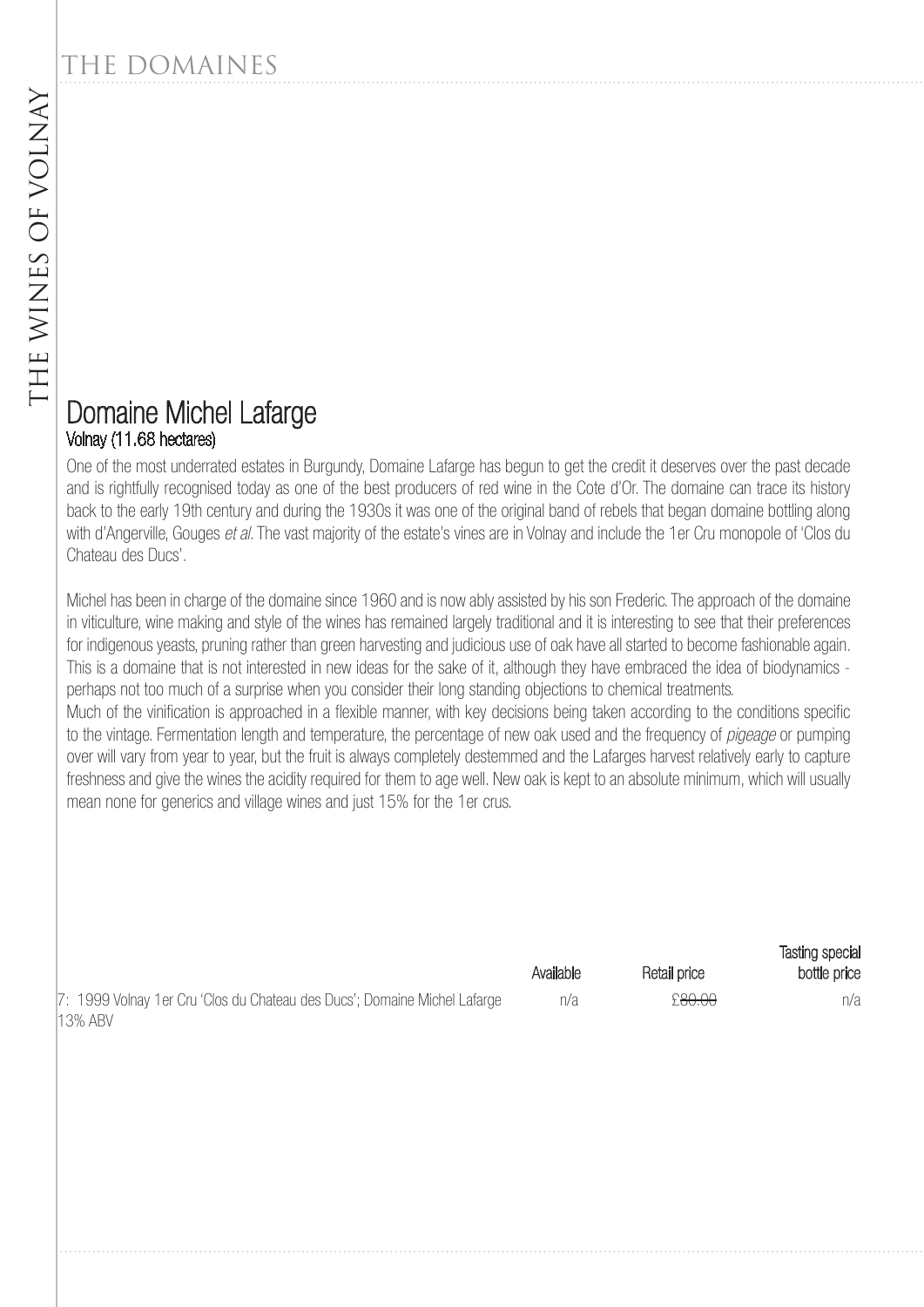Tasting special

#### Domaine des Comtes Lafon Meursault (13.81 hectares)

Comtes Lafon may be one of the most revered names in Burgundy today, but for many years it was merely a play thing for the bon viveur Jules Lafon and then an inconvenience for his work shy son Henri. During the 1950s Henri decided it was time to sell the domaine (by this time he had already sold the art, antiques and pretty much everything else the family owned) but his nephew René stepped in to prevent the sale and take over as régisseur. During his tenure René began to reclaim some of the land that was being farmed by other families *en métayage* and by the time his son Dominique took over responsibility for the domaine in 1984 they were focused on bringing all of their vines back under Lafon management. Finally, by 1993 Dominique had the full 13.81 hectares at his disposal and he continued to make wholesale changes to the way the estate was run - including the shift to biodynamic viticulture that was complete by 1998.

Although the domaine's reputation is based on their world-class white wines from Meursault, they are certainly no slouches in the Pinot Noir department and are justly famous for making the best example of Volnay 1er Cru from the Santenots vineyard (which is actually in Meursault). Santenots-du-Mileu is the best section of the vineyard and this is where Lafon's vines are planted.

The Santenots is harvested very ripe and after an elevage that includes regular *pigeage*, 35% new oak and often 20 months maturation in barrel. The result is a tannic wine that is built to last, combining the richness and relative power that comes from the deep clay rich soils with the elegance and purity that fans of Lafon's wines have come to expect.

|                                                                        | Available | Retail price     | bottle price |
|------------------------------------------------------------------------|-----------|------------------|--------------|
| 8: 1990 Volnay 1er Cru 'Santenots du Milieu'; Domaine des Comtes Lafon | n/a       | £ <del>230</del> | £207         |
| 13.5% ABV                                                              |           |                  |              |